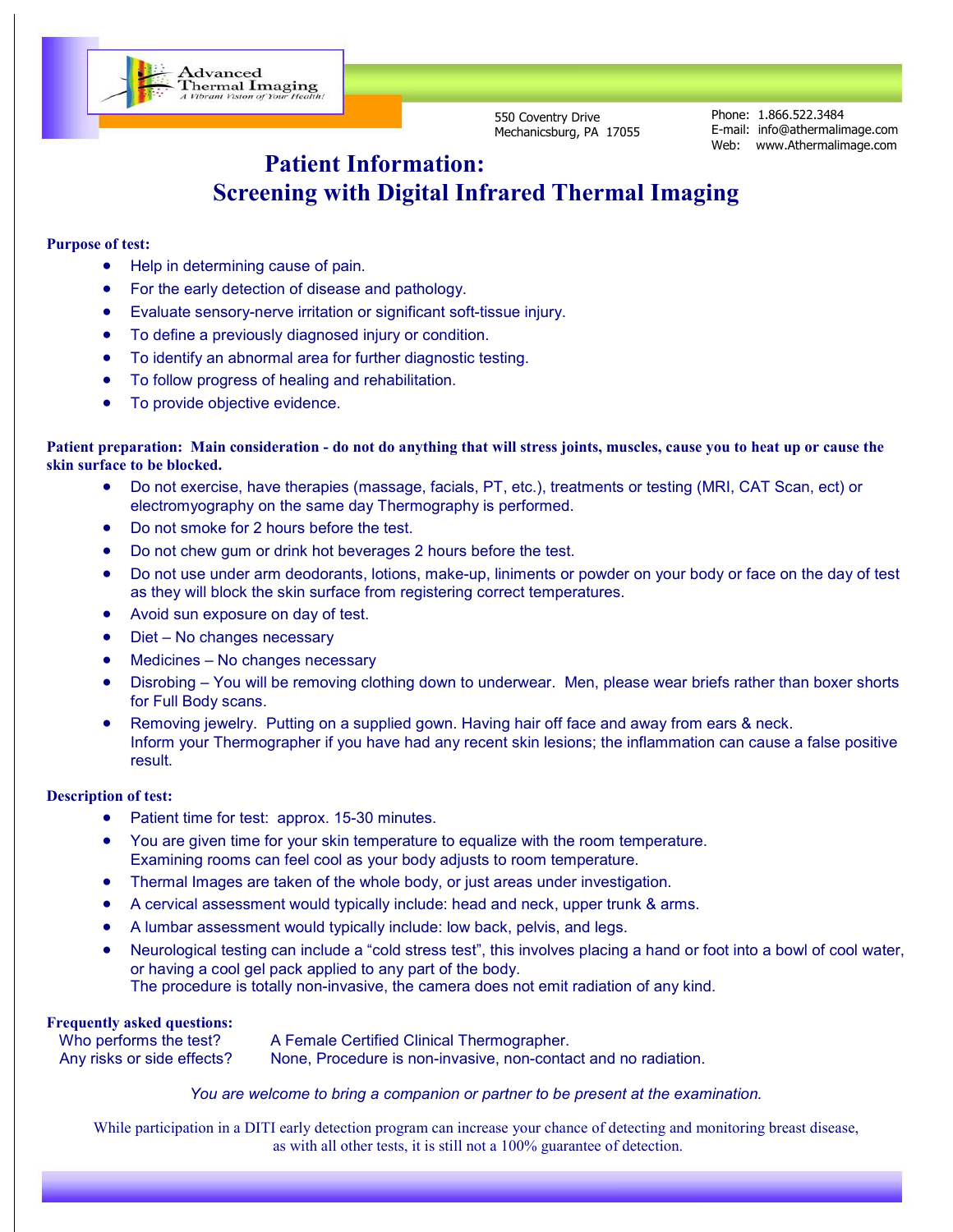|                                                                         | <b>Confidential Client Case History</b>                                                                                                                                                                                                                                                                                                                                                                                                                                                                                                         |                                                                                            |                                                                                                                                                                                |
|-------------------------------------------------------------------------|-------------------------------------------------------------------------------------------------------------------------------------------------------------------------------------------------------------------------------------------------------------------------------------------------------------------------------------------------------------------------------------------------------------------------------------------------------------------------------------------------------------------------------------------------|--------------------------------------------------------------------------------------------|--------------------------------------------------------------------------------------------------------------------------------------------------------------------------------|
|                                                                         | <b>Patient Information</b>                                                                                                                                                                                                                                                                                                                                                                                                                                                                                                                      |                                                                                            | <b>Phone Numbers</b>                                                                                                                                                           |
| Patient ID: _________________                                           | $\begin{array}{c} \begin{array}{c} \hline \end{array} & \begin{array}{c} \hline \end{array} & \begin{array}{c} \hline \end{array} & \begin{array}{c} \hline \end{array} & \begin{array}{c} \hline \end{array} & \begin{array}{c} \hline \end{array} & \begin{array}{c} \hline \end{array} & \begin{array}{c} \hline \end{array} & \begin{array}{c} \hline \end{array} & \begin{array}{c} \hline \end{array} & \begin{array}{c} \hline \end{array} & \begin{array}{c} \hline \end{array} & \begin{array}{c} \hline \end{array} & \begin{array}{$ |                                                                                            |                                                                                                                                                                                |
|                                                                         |                                                                                                                                                                                                                                                                                                                                                                                                                                                                                                                                                 |                                                                                            |                                                                                                                                                                                |
|                                                                         |                                                                                                                                                                                                                                                                                                                                                                                                                                                                                                                                                 |                                                                                            | Name & Address of Health Care Provider you wish report                                                                                                                         |
|                                                                         |                                                                                                                                                                                                                                                                                                                                                                                                                                                                                                                                                 |                                                                                            |                                                                                                                                                                                |
| Sex: $\Box$ F $\Box$ M Age DOB _____________                            |                                                                                                                                                                                                                                                                                                                                                                                                                                                                                                                                                 |                                                                                            |                                                                                                                                                                                |
|                                                                         |                                                                                                                                                                                                                                                                                                                                                                                                                                                                                                                                                 |                                                                                            | Were you referred by this Provider? Yes_____ No___<br>(NOTE: In the absence of a complete address, reports will be<br>mailed to the patient for submission to their provider.) |
| <b>Current Medications</b>                                              | <b>Altern. Therapies</b>                                                                                                                                                                                                                                                                                                                                                                                                                                                                                                                        | <b>Surgeries/Dates</b>                                                                     | <b>Location of scars/tattoo's</b>                                                                                                                                              |
|                                                                         | <b>Nutritional Supplements</b>                                                                                                                                                                                                                                                                                                                                                                                                                                                                                                                  |                                                                                            |                                                                                                                                                                                |
|                                                                         | Chiropractic / DO                                                                                                                                                                                                                                                                                                                                                                                                                                                                                                                               |                                                                                            |                                                                                                                                                                                |
|                                                                         | Acupuncture / Massage                                                                                                                                                                                                                                                                                                                                                                                                                                                                                                                           |                                                                                            |                                                                                                                                                                                |
|                                                                         | Reiki / PT / Exercise                                                                                                                                                                                                                                                                                                                                                                                                                                                                                                                           |                                                                                            |                                                                                                                                                                                |
|                                                                         | Other                                                                                                                                                                                                                                                                                                                                                                                                                                                                                                                                           |                                                                                            |                                                                                                                                                                                |
|                                                                         |                                                                                                                                                                                                                                                                                                                                                                                                                                                                                                                                                 |                                                                                            |                                                                                                                                                                                |
|                                                                         |                                                                                                                                                                                                                                                                                                                                                                                                                                                                                                                                                 | <b>Fractures/Injuries:</b>                                                                 |                                                                                                                                                                                |
|                                                                         |                                                                                                                                                                                                                                                                                                                                                                                                                                                                                                                                                 |                                                                                            |                                                                                                                                                                                |
|                                                                         |                                                                                                                                                                                                                                                                                                                                                                                                                                                                                                                                                 |                                                                                            |                                                                                                                                                                                |
| Smoking Hx:                                                             | Do you smoke? Yes Never Not in last 12 months Not in last 5 years Began age For # Years                                                                                                                                                                                                                                                                                                                                                                                                                                                         |                                                                                            |                                                                                                                                                                                |
|                                                                         | <b>Family Health History (Any Cancer/Type; Heart Disease; Diabetes)</b>                                                                                                                                                                                                                                                                                                                                                                                                                                                                         |                                                                                            |                                                                                                                                                                                |
| MA/MU= Maternal Aunt/Uncle<br>MGM/MGF= Maternal Grandmother/Grandfather | Maternal Side Key: M= Mother; S= Sister; B= Brother                                                                                                                                                                                                                                                                                                                                                                                                                                                                                             | Paternal Side<br>PA/PU = Paternal Aunt/Uncle<br>PGM/PGF = Paternal Grandmother/Grandfather | Key: F= Father                                                                                                                                                                 |
|                                                                         |                                                                                                                                                                                                                                                                                                                                                                                                                                                                                                                                                 |                                                                                            |                                                                                                                                                                                |
|                                                                         |                                                                                                                                                                                                                                                                                                                                                                                                                                                                                                                                                 |                                                                                            |                                                                                                                                                                                |
|                                                                         |                                                                                                                                                                                                                                                                                                                                                                                                                                                                                                                                                 |                                                                                            | Two (2) copies of the report and images will be mailed to you, one for your file, the second for the health care                                                               |

**Two (2) copies of the report and images will be mailed to you, one for your file, the second for the health care provider of your choice. Additional copies are available upon request at \$15 per set.**  This information is confidential. All information is correct to my knowledge.

| Signed                               | Date                                           |  |
|--------------------------------------|------------------------------------------------|--|
| For Official Use Only.<br>Scan Type: | <b>IM</b><br><b>DRP</b><br>Location:<br>Other: |  |
|                                      |                                                |  |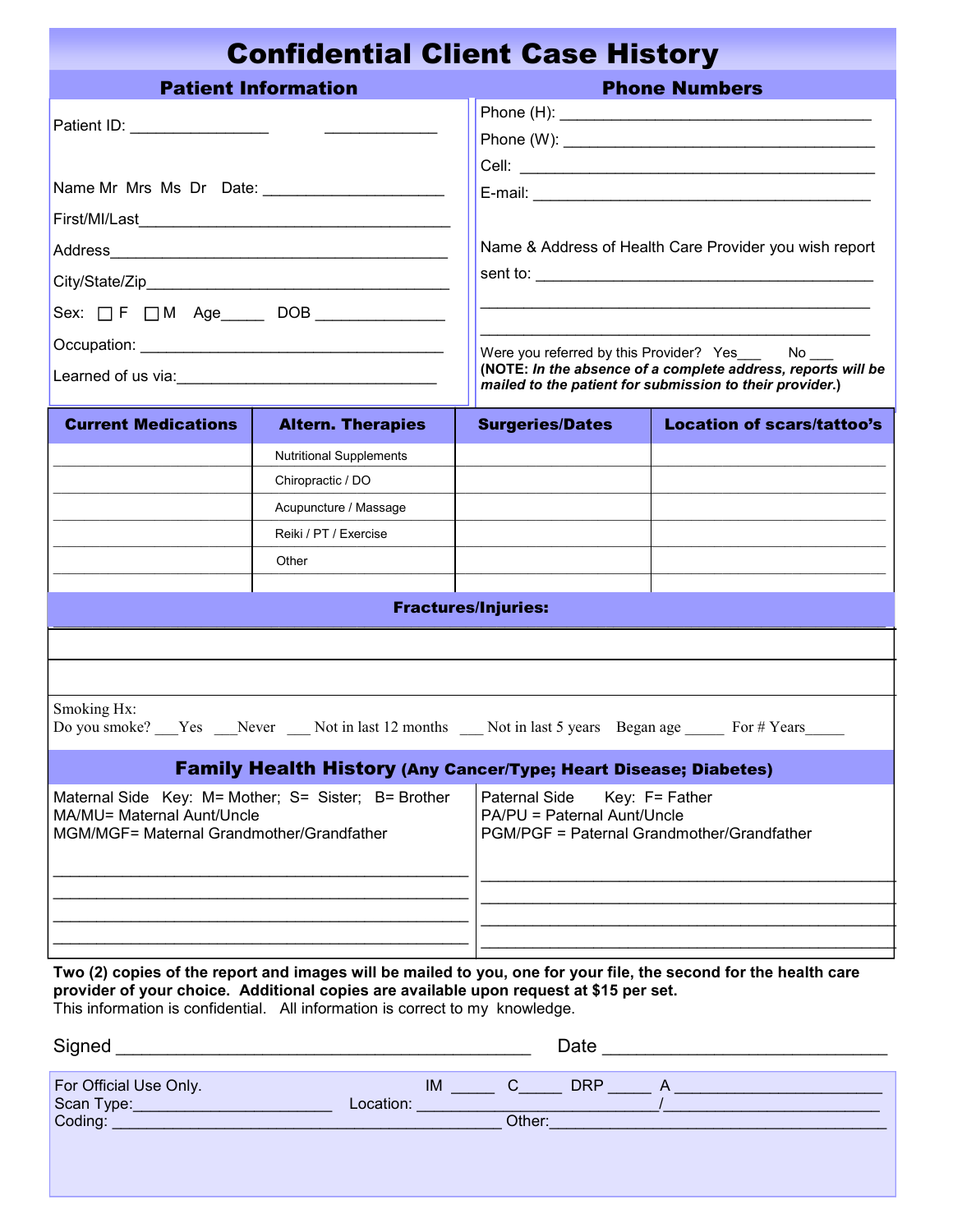### Current Health Questionnaire

All information given in the questionnaire will remain strictly confidential and will only be released to the reporting thermologist and any other practitioner that you specify. Name: \_\_\_\_\_\_\_\_\_\_\_\_\_\_\_\_\_\_\_\_\_\_\_\_\_\_\_\_\_\_\_\_\_\_\_\_\_\_\_\_\_\_\_ Birthdate: \_\_\_\_\_\_\_\_\_\_\_\_\_\_\_\_

### **Please make notations as related to the area(s) for which this study is being performed.**

| <b>Please Show areas of:</b>     |          | $\pi$<br>R<br>$-1 - 1$ | R | L |
|----------------------------------|----------|------------------------|---|---|
| Main Pain                        |          |                        |   |   |
| Secondary Pain                   |          |                        |   | 柳 |
| Numbness                         | 11111111 |                        |   |   |
| Pins and needles                 |          |                        |   |   |
| Skin lesions / scaring/ piercing |          |                        |   |   |

### Health History: Note "C" for current conditions you have or "P" for those in the past

| □ Head Region:                 | $\Box$ Vascular            | <b>Other Organs</b><br>$\Box$ | $\Box$ Anemia               |
|--------------------------------|----------------------------|-------------------------------|-----------------------------|
| <b>Migraine Headaches</b>      | <b>Blood Clots</b>         | <b>Adrenal Stress</b>         | $\Box$ Allergies            |
| <b>Sinus Problems</b>          | <b>Heart Disease</b>       | <b>Kidney Disease</b>         | □ Cancer/Tumors/Growths     |
| Cataracts                      | <b>High Blood Pressure</b> | <b>Liver Disease</b>          | $\Box$ Diabetes             |
| Glaucoma                       | <b>High Cholesterol</b>    | <b>Hepatitis</b>              | $\Box$ Epilepsy             |
| TMJ - R / L                    | Pacemaker                  | Other                         | $\Box$ Fibromyalgia/CFS     |
| Ear Infection                  | Poor Circulation           |                               | $\sqcap$ Gout               |
| <b>Hearing Loss</b>            | <b>Stroke</b>              | Muscular/Skeletal<br>$\Box$   | $\Box$ Hernia               |
| <b>Tinnitus</b>                | Vascular Disorder          | <b>Arthritis</b>              | $\Box$ Multiple Sclerosis   |
| Other                          | <b>Varicose Veins</b>      | Carpel Tunnel R or L          | □ Parkinson's Disease       |
|                                | Other                      | <b>Herniated Disk</b>         | $\Box$ Prosthesis           |
| $\Box$ Neck Region             |                            | <b>Joint Degeneration</b>     | $\Box$ Shingles             |
| Thyroid (Hypo/Hyper)           | $\Box$ Digestive Disorders | Nerve Damage                  | $\Box$ Other                |
| <b>Carotid Arteries Narrow</b> | <b>Gastric Reflux</b>      | Osteoporosis/penia            |                             |
| Sore Throat (on scan           | Indigestion                | Other                         |                             |
| date)                          | Irritable Bowel Syn        |                               |                             |
| Other                          | <b>Diverticulitis</b>      | Female<br>$\Box$              | □ Dental                    |
|                                | Polyps                     | <b>Hot Flashes</b>            | <b>Last Visit</b>           |
| $\Box$ Lungs                   | <b>Ulcers</b>              | Hysterectomy                  |                             |
| Asthma                         | <b>Frequent Urination</b>  | <b>Ovarian Fibroids</b>       |                             |
| Bronchitis/Pneumonia           | Colonoscopy                | <b>Uterine Fibroids</b>       | Root Canals #               |
| COPD/Emphysema                 | Other                      | Vaginal Infection             | <b>Extracted Teeth:</b>     |
| Cold/Flu (on scan date)        |                            | Other                         | Partials ___ Upper<br>Lower |
| Emphysema                      | <b>Skin</b><br>$\Box$      |                               | N<br>Permanents<br>Y        |
| <b>Tuberculosis</b>            | Acne                       | <b>Males</b><br>$\Box$        | Amalgams Removed?           |
| Other                          | Rash                       | <b>Prostate Problem</b>       | Chew gum regularly?         |
|                                | Other                      | Vasectomy                     | Braces (age)?               |
|                                |                            | Other                         |                             |

Primary reason(s) for having a Thermography Scan:

### **Patient Disclosure**

 I understand that the Report generated from my images is intended for use by trained health care providers to assist in evaluation, diagnosis and treatment. I further understand that the Report is not intended to bus used by individuals for self-evaluation or self-diagnosis. I understand that the Report will not tell me whether I have any illness, disease, or other condition but will be an analysis of the Images with respect only to the thermographic findings of the areas discussed in the Report.

By signing below, I certify that I have read and understand the statements above and consent to the examination.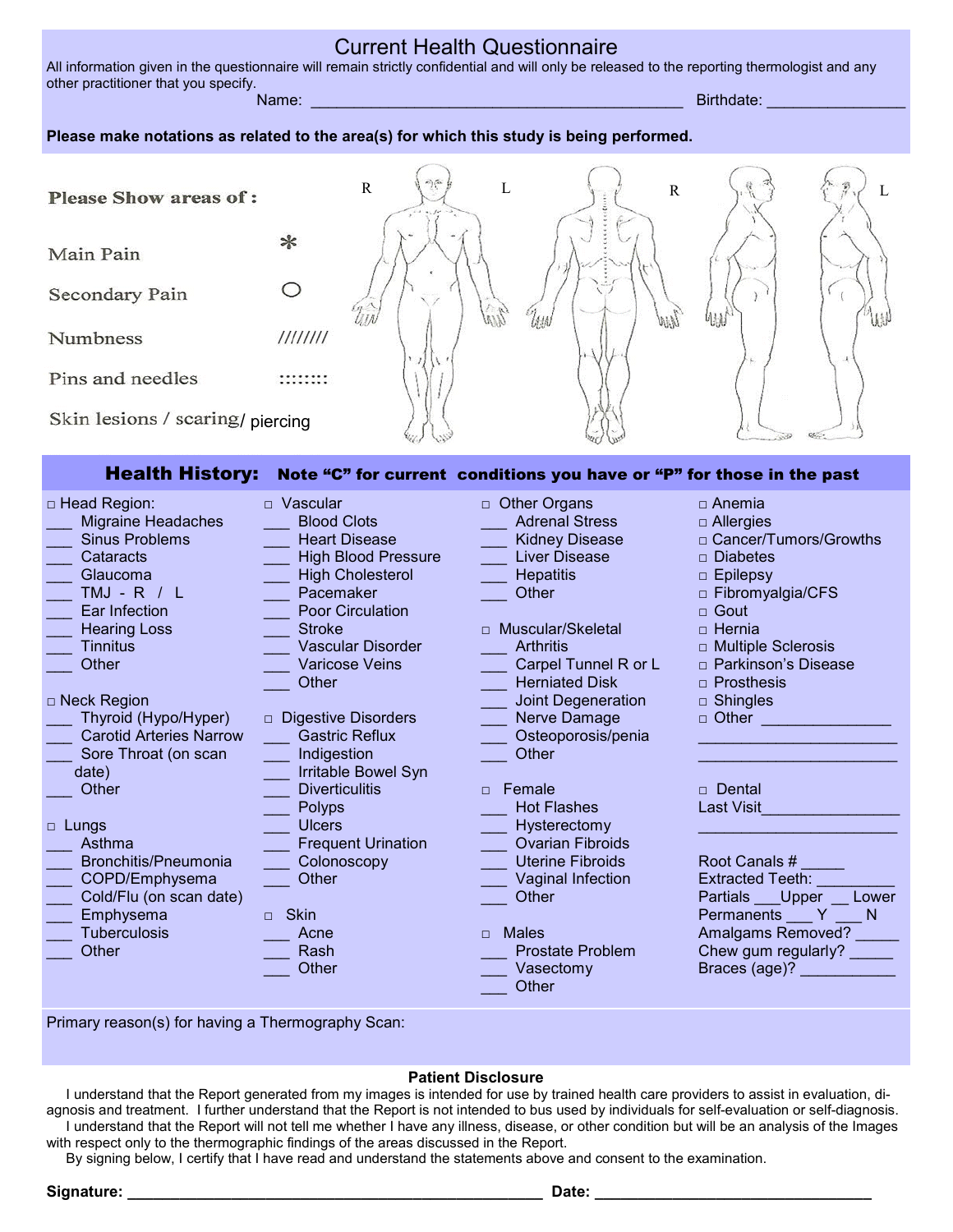All information given in the questionnaire will remain strictly confidential and will only be divulged to the reporting thermologist and any other practitioner that you specify.

## Breast Thermography Confidential Questionnaire

| 1. | Do you have any close relative who has had breast cancer?                                                                                                                                                                                                                                                      | Yes            | No     |
|----|----------------------------------------------------------------------------------------------------------------------------------------------------------------------------------------------------------------------------------------------------------------------------------------------------------------|----------------|--------|
| 2. | Have you ever been diagnosed with breast cancer?                                                                                                                                                                                                                                                               |                |        |
| 3. |                                                                                                                                                                                                                                                                                                                |                |        |
|    |                                                                                                                                                                                                                                                                                                                |                | $\Box$ |
| 4. | Have you had any biopsies or surgeries to your breasts?                                                                                                                                                                                                                                                        |                | $\Box$ |
| 5. | Have you had any breast cosmetic surgery or implants? Date                                                                                                                                                                                                                                                     | $\Box$         |        |
| 6. | Have you had a mammogram in the past 12 months?                                                                                                                                                                                                                                                                | $\Box$         |        |
| 7. | Have you had a mammogram in the past 5 years?                                                                                                                                                                                                                                                                  |                | $\Box$ |
| 8. | Have you had abnormal results from any breast testing?                                                                                                                                                                                                                                                         |                |        |
| 9. |                                                                                                                                                                                                                                                                                                                |                | П      |
|    | 10. Have you suffered with cancer of the womb?                                                                                                                                                                                                                                                                 |                | П      |
|    | 11. Have you had pharmaceutical hormone replacement therapy?                                                                                                                                                                                                                                                   | $\blacksquare$ |        |
|    | 12. Do you have an annual physical examination by a doctor?                                                                                                                                                                                                                                                    |                |        |
|    |                                                                                                                                                                                                                                                                                                                |                |        |
|    | 14. How many mammograms have you had in total?                                                                                                                                                                                                                                                                 |                |        |
|    | 15. What was your age when you had your first mammogram?                                                                                                                                                                                                                                                       |                |        |
|    |                                                                                                                                                                                                                                                                                                                |                |        |
|    | 17. Did your periods start before the age of 12? $\Box Y \Box N$ Or finish after the age of 50? $\Box Y \Box N$                                                                                                                                                                                                |                |        |
|    | 18. Do you smoke? □ Yes □ Never □ Not in last 12 months □ Not in last 5 years                                                                                                                                                                                                                                  |                |        |
|    |                                                                                                                                                                                                                                                                                                                |                |        |
|    | Pain<br>Tenderness<br>Lumps<br>Change in breast size<br>Areas of skin thickening or dimpling<br>Secretions of the nipple                                                                                                                                                                                       |                |        |
|    |                                                                                                                                                                                                                                                                                                                |                |        |
|    | <b>Diagnosed with Breast Cancer:</b><br>Key: $UO = Upper$ Outer $UI = Upper$ Inner $LO = Lower$ Outer $LI = Lower$ Inner                                                                                                                                                                                       |                |        |
|    |                                                                                                                                                                                                                                                                                                                |                |        |
|    | Cancer types: Metastatic _______ Local _______ Lymph node involvement ______<br>When diagnosed: Month Year Low Line Superior Contract Contract Contract Contract Contract Contract Contract Contract Contract Contract Contract Contract Contract Contract Contract Contract Contract Contract Contract Contra |                |        |
|    |                                                                                                                                                                                                                                                                                                                |                |        |
|    |                                                                                                                                                                                                                                                                                                                |                |        |
|    | Treatment: Surgery Chemo Radiation Other None                                                                                                                                                                                                                                                                  |                |        |
|    | Diagnosed with other breast conditions: (please report other types of disease in the history)                                                                                                                                                                                                                  |                |        |
|    | Disease types: Fibrocystic _______ Cystic ________ Mastitis _______ Abscess _______ Other _______                                                                                                                                                                                                              |                |        |
|    |                                                                                                                                                                                                                                                                                                                |                |        |
|    | Breast biopsies or surgery: (Please list dates and any known results)                                                                                                                                                                                                                                          |                |        |
|    | Where (left breast): UO ______ UI _____ LO _____ LI _____ Nipple _____                                                                                                                                                                                                                                         |                |        |
|    | Where (right breast): $UO$ _______ $UI$ ______ $LO$ ______ $LI$ _____ Nipple _____<br>When:                                                                                                                                                                                                                    |                |        |